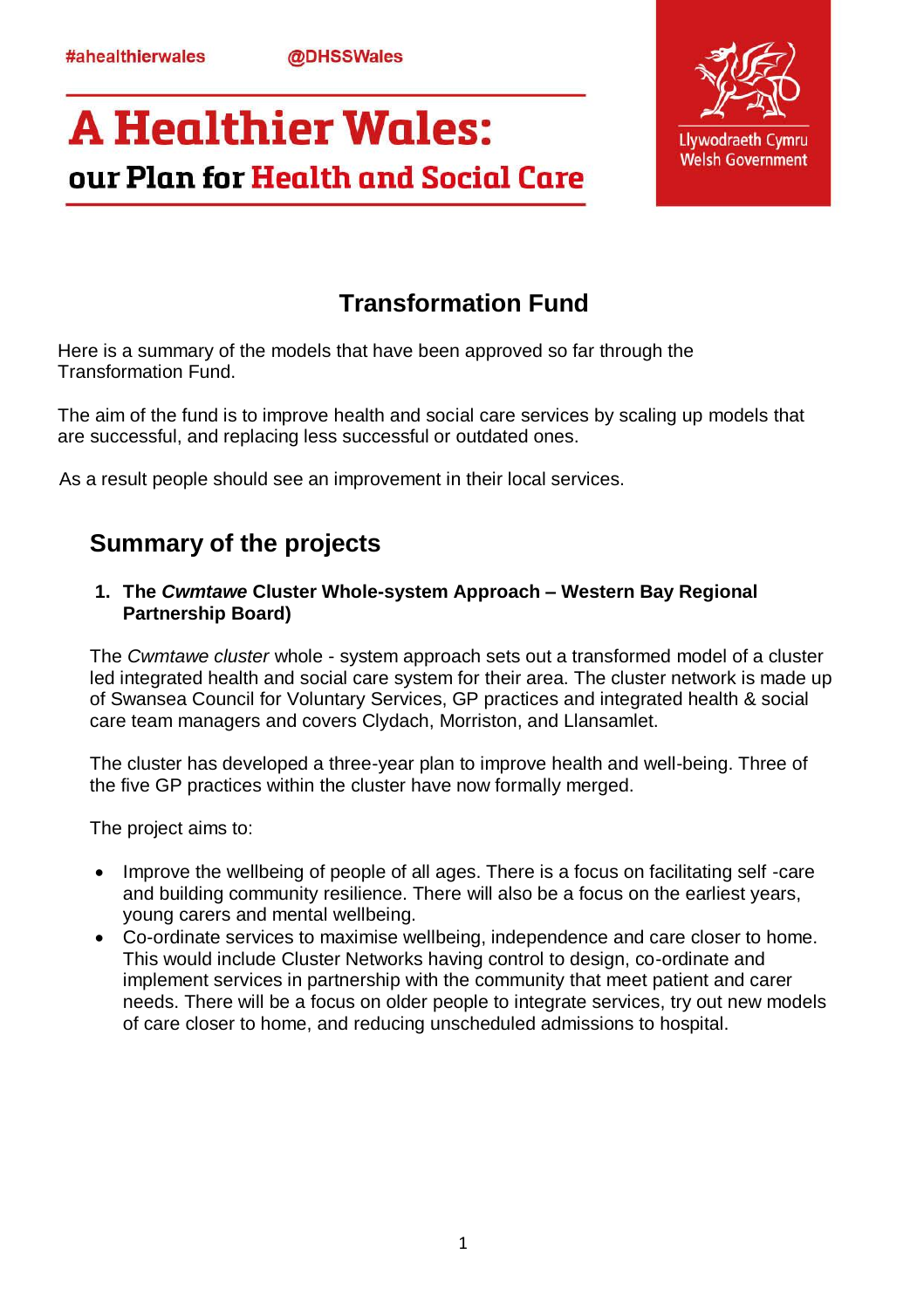#### **2. Me, My Home, My Community – Cardiff and Vale of Glamorgan Regional Partnership Board**

*Me, My Home, My Community* aims for seamless working in Cardiff and the Vale of Glamorgan. This project is a progressive approach to improving population health through a joined up system of community, third and independent sector partners, primary and community services. All partners will work together to support individual, family and community resilience. This should improve people's health and well-being, by reducing the need for secondary services and combatting the health consequences of loneliness, isolation and disconnection.

The project aims to;

- Change the way organisations work together in hospitals. For example local authorities will work with the NHS to provide increased daily contact on the wards. *Get Me Home Plus* will see people being assessed in their own home after being discharged from hospital, rather than being assessed before being discharged. This will give a better understanding of the support and adaptations needed in their home, and it will allow people to return home more quickly after a stay in hospital. Wraparound care at home will be provided by healthcare professionals, social services carers, and social workers.
- Develop a well-being website to link services across the community and allow health and social care professionals to securely share information about patients.
- Develop and recommend community based care for example community gardening projects, walking groups 'men's sheds', and 'talking cafés'.
- Develop a well-being workforce. In addition to social prescribers and existing wellbeing officers, reception staff will be trained to provide information and connect people to volunteer carers in the community.
- Identify people who are at risk and actively support them to remain as independent as possible. This involves creating better connections between hospitals, GPs, and pharmacists to ensure everyone is informed of individual patients' needs when they are discharged from hospital, and patients have one point of contact.
- Implement multi disciplinary teams, led by a GP, to develop and review services.

#### **3. Implementing a Seamless System of Health Care & Wellbeing – Gwent Regional Partnership Boards**

*Implementing a Seamless System of Health Care & Wellbeing* has two parts: the first is an early intervention, prevention and improved population wellbeing system with new integrated services. This is specifically around Integrated Wellbeing Networks, and Primary Care Transformation. The second, creating integrated models of health and social care ,focusing on the service redesign of existing service models, in Children and Adult Mental Health Services and hospital discharge.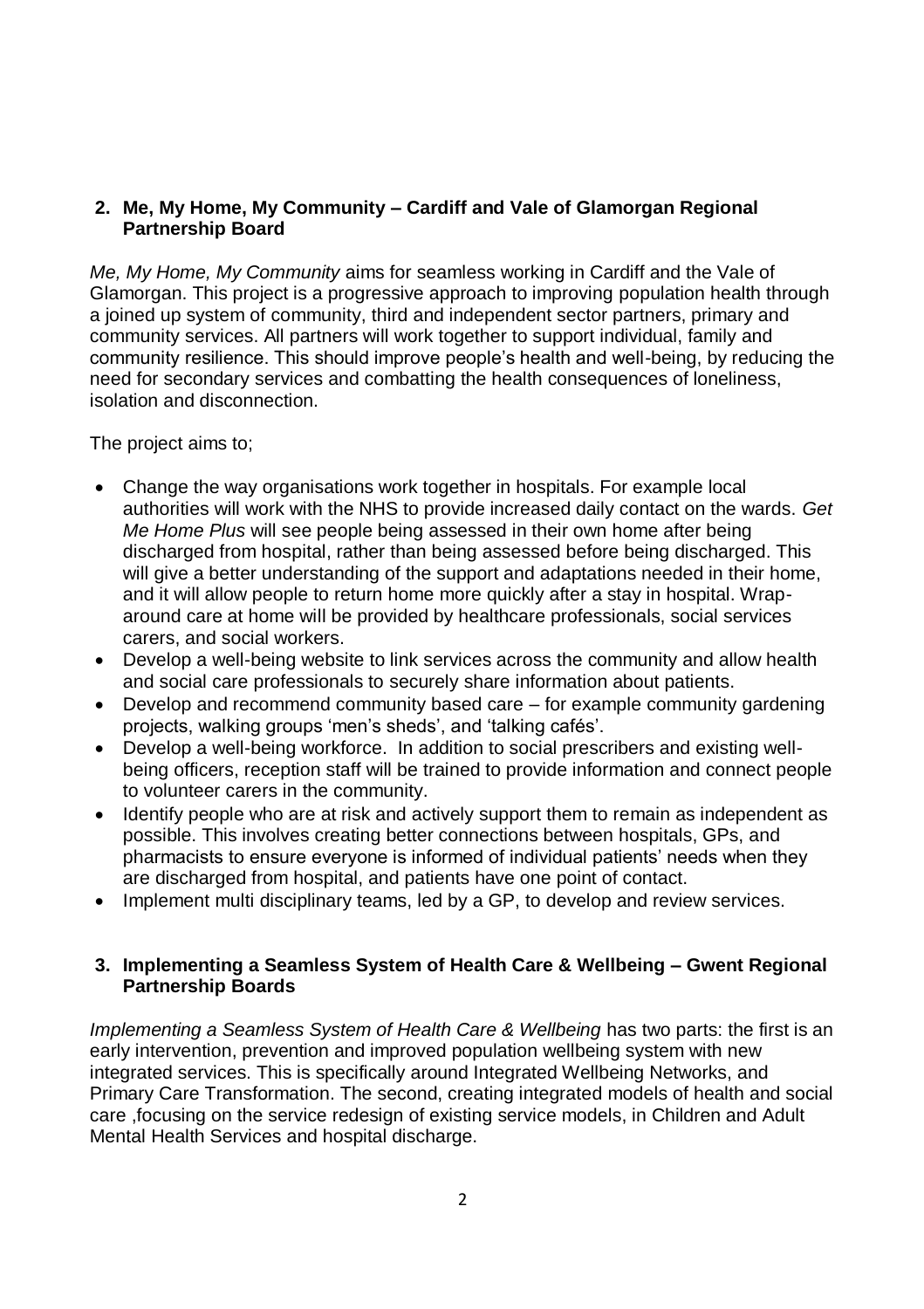The project aims to:

- Establish a 24/7 hospital discharge scheme, which will mean that people are able to get home faster, with the right package of care in place.
- Redraw the landscape across Child and Adolescent Mental Health Services to deliver improved access to better services, closer to home.
- Implement a place based model of care in Caerphilly as an initial pilot, which will mean that people can access a range of new services within their community rather than being reliant on GP services alone.

#### **4. Seamless Services for People with Learning Disabilities – North Wales Regional Partnership Board**

The *seamless services for people with learning disabilities* model aims to help people with learning disabilities live more independently and get the care they need to closer to home through better integrating health, social care and the third sector.

The project aims to:

- Develop better integration of health and social services with less duplication of record systems so people only have to 'say it once'.
- Develop the workforce to create better awareness of disability issues among the wider public sector workforce. This approach should reduce the demand for specialist learning disability services in future.
- Use assistive technology to help people with learning disabilities become more independent.
- Implement community and culture change by increasing the number of people with learning disabilities employed in paid work, access to training, and volunteering opportunities, with more effective regional approaches for social prescribing.

#### **5. Together for Mental Health in North Wales - North Wales Regional Partnership Board**

*Together for Mental Health in North Wales* aims to promote the mental wellbeing of people in the area and to ensure that those with mental health problems and mental illness get the support they need when they need it.

The project aims to:

- Have an effective framework in each county for identifying people who are most vulnerable and take a multi-agency approach to prevent crisis occurring.
- Develop a multi-agency crisis care pathway that will provide prudent (right time, right response, right place) care and support that meets the needs of the person.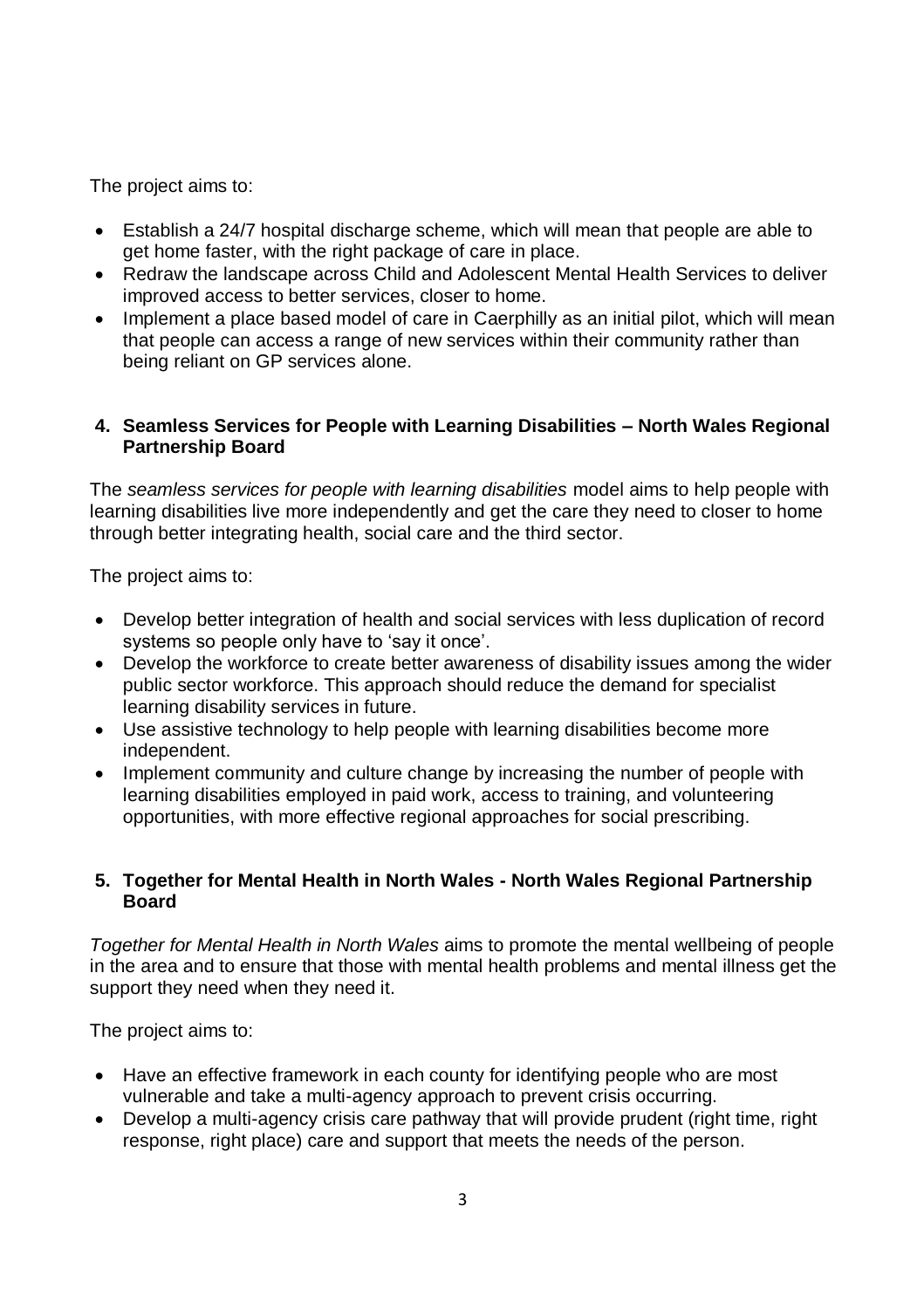- Underpin the multi-agency approach to crisis care by training front line staff from all organisations on roles and responsibilities to improve practice and the experience for people in crisis, as well as to avoid escalation.
- Integral to the recovery pathway for people, the project will align with plans for developing supported housing in North Wales and key services which are currently not available.

#### **6. Our Neighbourhood Approach – Western Bay Regional Partnership Board**

O*ur Neighbourhood Approach* will focus on making services work as a single system, by ensuring that staff from across all agencies are engaged in shaping and implementing changes. There will be a focus on building assets within communities and empower people to provide support to members of their own community rather than rely on statutory services alone.

The project aims to:

- Enable individuals to live longer, happier lives and take more control of their own health and wellbeing. This will include supporting others in their local areas by developing partnerships with a wide range of organisations and people from the public, private, third sector and communities to deliver support to people.
- Provide health and care through people that act as one team and work for organisations operating as one team.

#### **7. A Healthier West Wales – West Wales Regional Partnership Board**

*The West Wales Care Partnership* brings together partners from local government, the NHS, third and independent sectors with users and carers. The aim is to transform care and support services by encouraging integration, innovation and service change.

To project aims to:

- Develop a wellness approach for people and staff, working across the whole health and care system, to improve people's health, working together to focus on well-being.
- Put safety and quality first, and ensure as a minimum that services do no harm, so that people can live safely within their communities. Any changes to hospital services and the way care and treatment is delivered to the population will be carefully managed in a phased way, which prioritises safety and quality.
- Support people to live independently, where they can manage their health and wellbeing, focused around their own homes and localities. This includes speeding up recovery after treatment and care, and supporting self-management of long-term conditions. Working with key partners and staff to help build resilience and support people to live well within their own communities.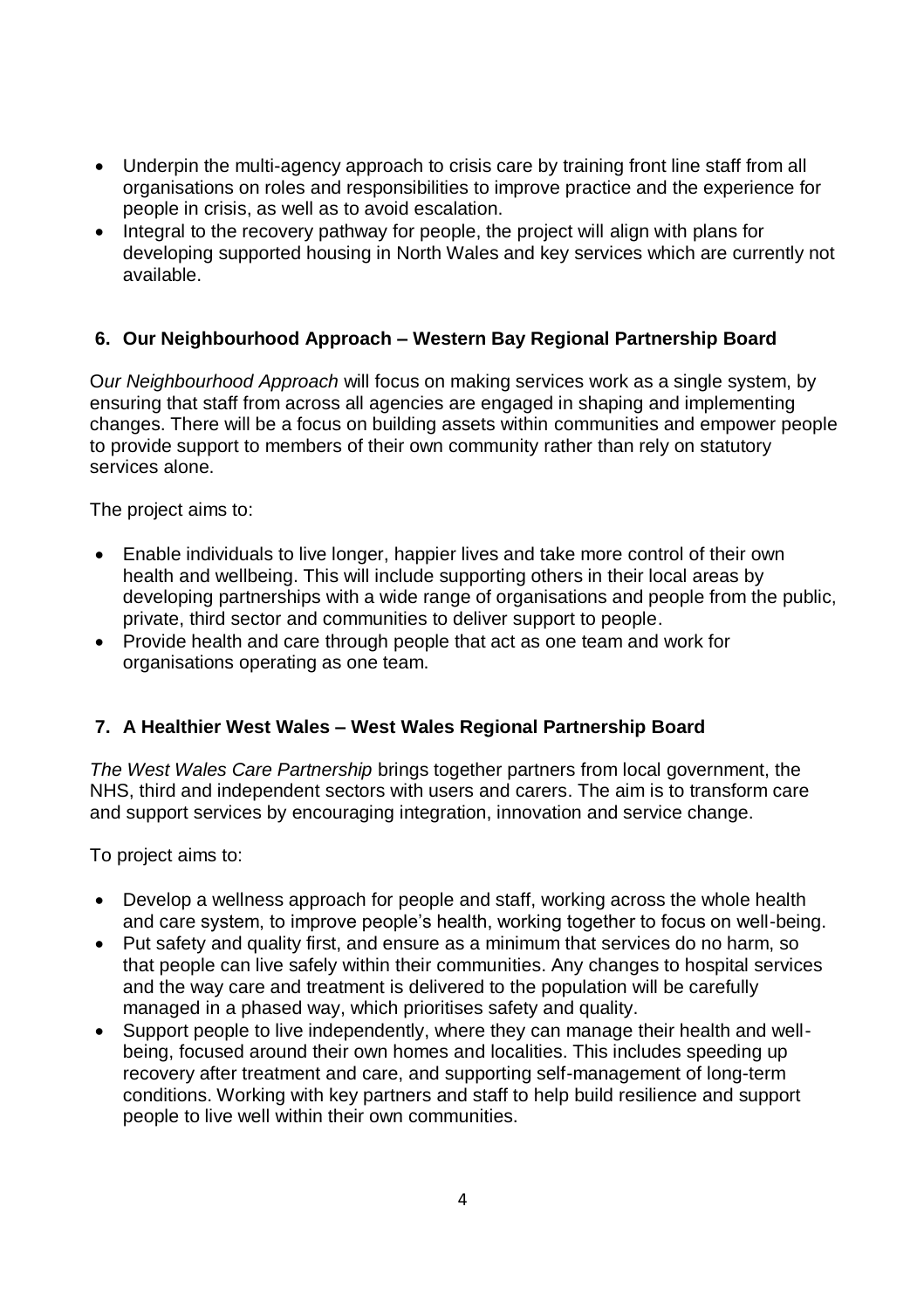- Continuously engage to personalise and tailor health and care services to the needs and preferences of both people and localities, with a focus on supporting people to manage their own care and outcomes.
- Work with partners and staff across the whole health and care system to develop integrated services, where social, primary and secondary care are not seen in isolation but work together to provide services. They will be seamless and improve the experience for people by providing less complex, better coordinated care.
- Invest in staff and explore innovative workforce solutions to recruit, train and retain the best workforce for mid and west Wales.

#### **8. Community Services Transformation – North Wales Regional Partnership Board**

The vision for the Community Services Transformation is that its community-based services will enable early help and support for people to be provided within their own home. Through this approach the outcomes for individuals will be improved and demand for hospital admissions and care provision will reduce over time. The project expects that over the next few years it will have reduced the need for hospital based care, and treatment will have shifted to health, wellbeing and prevention.

The project aims to provide:

- Well co-ordinated services designed around 'what matters', ensuring equality of access and services provided in the language people choose,
- Help to navigate the health and social care system, as well as accessing a range of other services that would improve their well-being,
- Access to a range of preventative services, community support, advice and information,
- Access to a range of community support, care and therapeutic interventions,
- Assistance in dealing with crisis, end of life and on-going health conditions.

#### **9. Integrated Early Intervention and Intensive Support for Children and Young People – North Wales Regional Partnership Board**

This project sees opportunities in further developing its services to provide integrated seamless approaches to early help, and more timely and responsive assessment and support to bring about better outcomes to children and young people.

Through a whole system approach that focuses on the family, this project will transform integrated early intervention and support, in an integrated manner, to provides the right support and approach to build family resilience.